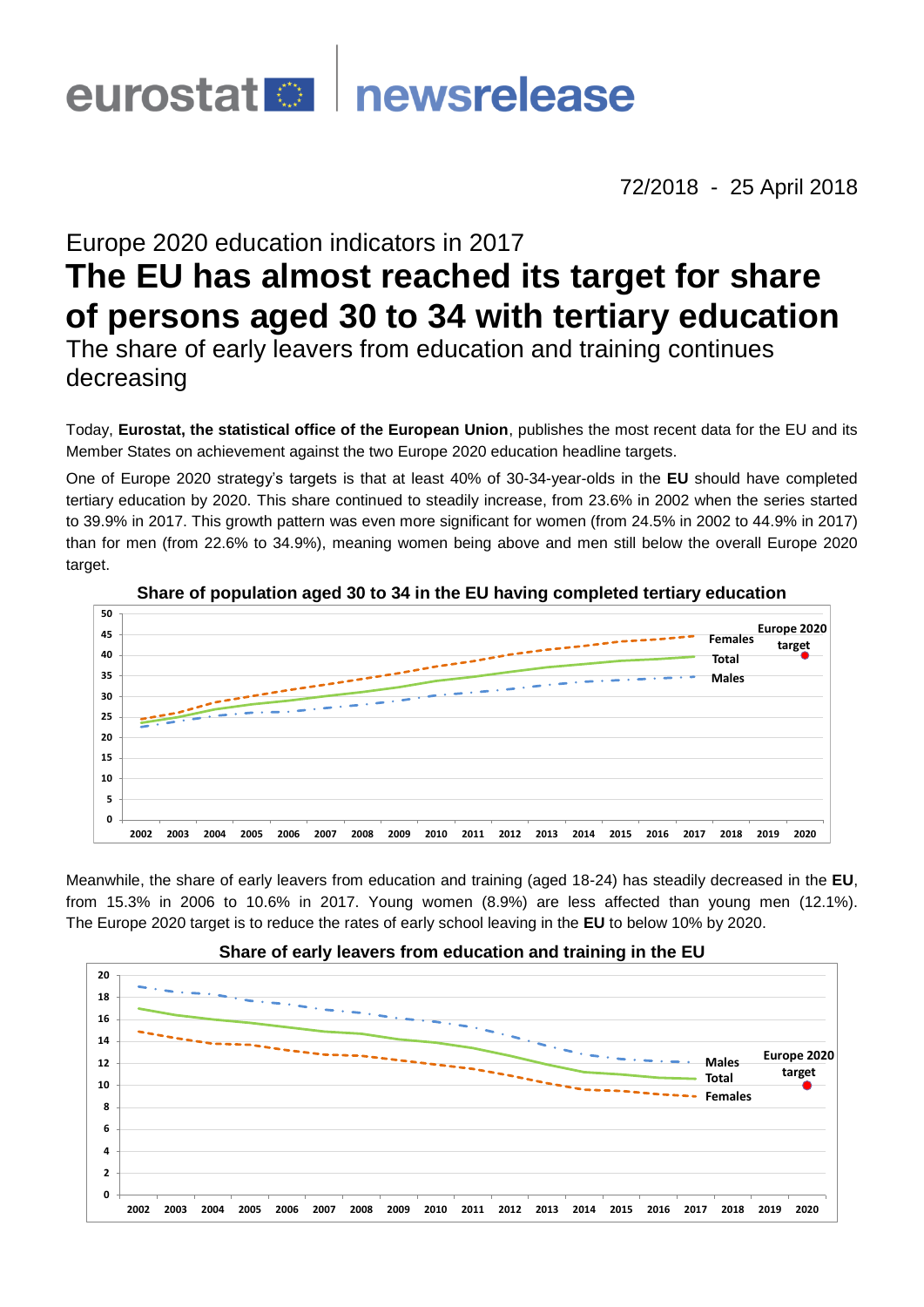#### **Highest share of those aged 30-34 with tertiary education in Lithuania, lowest in Romania**

In 2017, the proportion of those aged 30 to 34 who had completed tertiary education increased compared with 2002 in every Member State for which the time-series is available.

In 2017, at least half of the population aged 30 to 34 had completed tertiary education in **Lithuania** (58.0%), **Cyprus** (55.8%), **Ireland** (53.5%), **Luxembourg** (52.7%), as well as **Sweden** (51.3%). At the opposite end of the scale, the lowest proportions were observed in **Romania** (26.3%), **Italy** (26.9%) and **Croatia** (28.7%).

Fourteen Member States have already met or exceeded their 2020 national target for this indicator: the **Czech Republic**, **Denmark**, **Estonia**, **Greece**, **Italy**, **Cyprus**, **Latvia**, **Lithuania**, the **Netherlands**, **Austria**, **Poland**, **Slovenia**, **Finland** and **Sweden**.

In 2017, the share of persons aged 30 to 34 who have completed tertiary education is higher for women than men in all Member States.



National targets as reported in European Semester 2017. No national target for the United Kingdom. The national target for Germany includes post-secondary non-tertiary education (International Standard Classification of Education 1997 level 4).

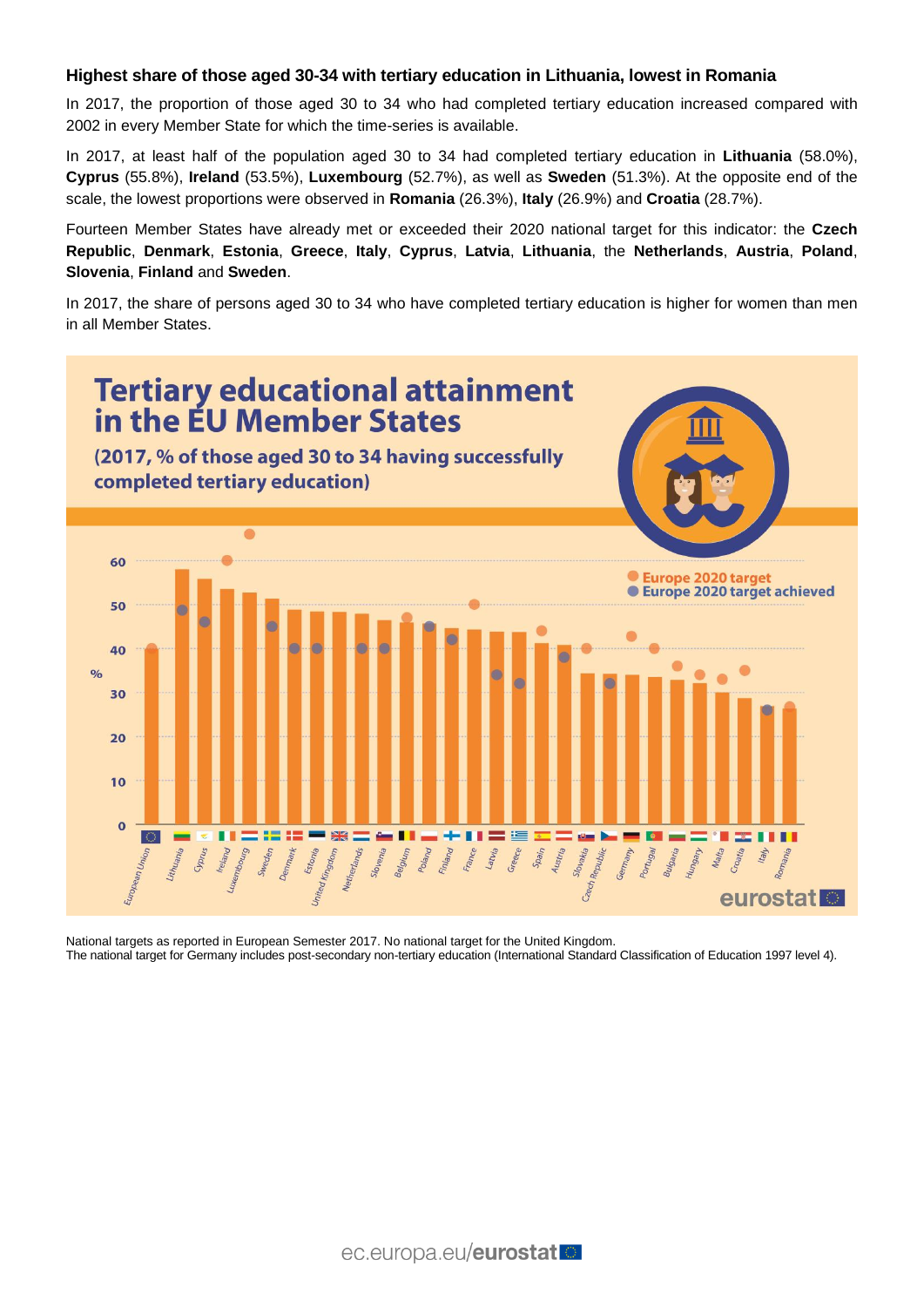## **Lowest share of 'early school leavers' in Croatia, highest in Malta**

Compared with 2006, the proportion of early leavers from education and training decreased in 2017 in all Member States for which the time-series is available, except the **Czech Republic** (increase from 5.1% to 6.7%), **Romania** (from 17.9% to 18.1%) and **Slovakia** (from 6.6% to 9.3%).

In 2017, the lowest proportions of 'early school leavers' were observed in **Croatia** (3.1%), **Slovenia** (4.3%), **Poland** (5.0%) and **Ireland** (5.1%), while the highest shares were recorded in **Malta** (18.6%), **Spain** (18.3%) and **Romania** (18.1%).

Fourteen Member States have already fulfilled their 2020 national target for this indicator: **Belgium**, **Denmark**, **Ireland**, **Greece**, **France**, **Croatia**, **Italy**, **Cyprus**, **Latvia**, **Lithuania**, **Luxembourg**, the **Netherlands**, **Austria** and **Slovenia**.

In 2017, the share of early leavers from education and training was lower for women than men in every EU Member State, except **Bulgaria**, **Hungary**, **Romania** and **Slovakia**.



National targets as reported in European Semester 2017. No national target for the United Kingdom.

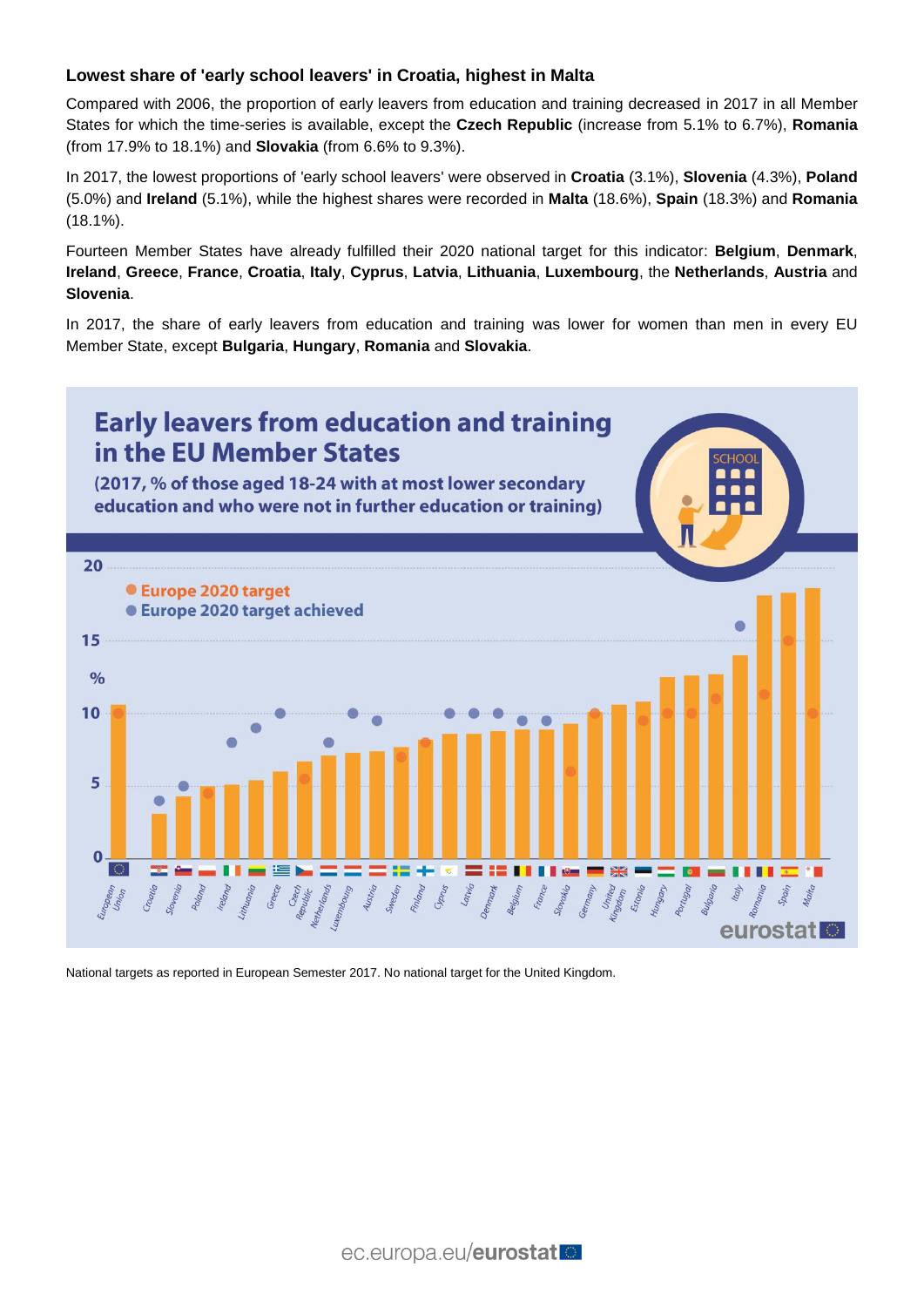#### Geographical information

The **European Union** (EU) includes Belgium, Bulgaria, the Czech Republic, Denmark, Germany, Estonia, Ireland, Greece, Spain, France, Croatia, Italy, Cyprus, Latvia, Lithuania, Luxembourg, Hungary, Malta, the Netherlands, Austria, Poland, Portugal, Romania, Slovenia, Slovakia, Finland, Sweden and the United Kingdom.

#### Methods and definitions

Europe 2020 education indicators presented in this news release are based on the EU Labour Force Survey.

The indicator related to **tertiary educational attainment** is defined as the percentage of the population aged 30-34 who have successfully completed tertiary studies (e.g. university, higher technical institution, etc.). This educational attainment refers to ISCED (International Standard Classification of Education) 2011 level 5-8 for data from 2014 onwards and to ISCED 1997 level 5-6 for data up to 2013. The change of ISCED has no impact on the comparability over time of this indicator for all Member States, except Austria.

The indicator **early leavers from education and training** is defined as the percentage of the population aged 18-24 with at most lower secondary education and who were not in further education or training during the last four weeks preceding the survey. Lower secondary education refers to ISCED (International Standard Classification of Education) 2011 level 0-2 for data from 2014 onwards and to ISCED 1997 level 0-3C short for data up to 2013. The change of ISCED has no impact on the comparability over time of this indicator for all Member States, except Estonia.

#### For more information

Eurosta[t website section](http://ec.europa.eu/eurostat/web/education-and-training/eu-benchmarks) dedicated to EU benchmarks indicators on education and training.

Eurosta[t database](http://ec.europa.eu/eurostat/web/education-and-training/data/database) on education and training.

Eurosta[t Statistics Explained on-line publication](http://ec.europa.eu/eurostat/statistics-explained/index.php/Education_and_training_in_the_EU_-_facts_and_figures) on facts and figures about education and training in the EU.

Eurosta[t news release 69/2017](http://ec.europa.eu/eurostat/en/web/products-press-releases/-/3-25042017-BP) of 25 April 2017 on Europe 2020 employment indicators.

The European Commission [website](http://ec.europa.eu/europe2020/index_en.htm) dedicated to the Europe 2020 strategy.

Issued by: **Eurostat Press Office:**

**Renata PALEN Tel: +352-4301-33 444 [eurostat-pressoffice@ec.europa.eu](mailto:eurostat-pressoffice@ec.europa.eu)** Production of data:

**Sabine GAGEL Tel: +352-4301-36 734 [sabine.gagel@ec.europa.eu](mailto:sabine.gagel@ec.europa.eu)**

**Élodie CAYOTTE Tel: +352-4301-34 416 [elodie.cayotte@ec.europa.eu](mailto:elodie.cayotte@ec.europa.eu)**

**[EurostatStatistics](http://www.facebook.com/EurostatStatistics) [@EU\\_Eurostat](https://twitter.com/EU_Eurostat)\_ WW** [ec.europa.eu/eurostat](http://ec.europa.eu/eurostat)

**Media requests**: Eurostat media support / Tel: +352-4301-33 408 / [eurostat-mediasupport@ec.europa.eu](mailto:eurostat-mediasupport@ec.europa.eu)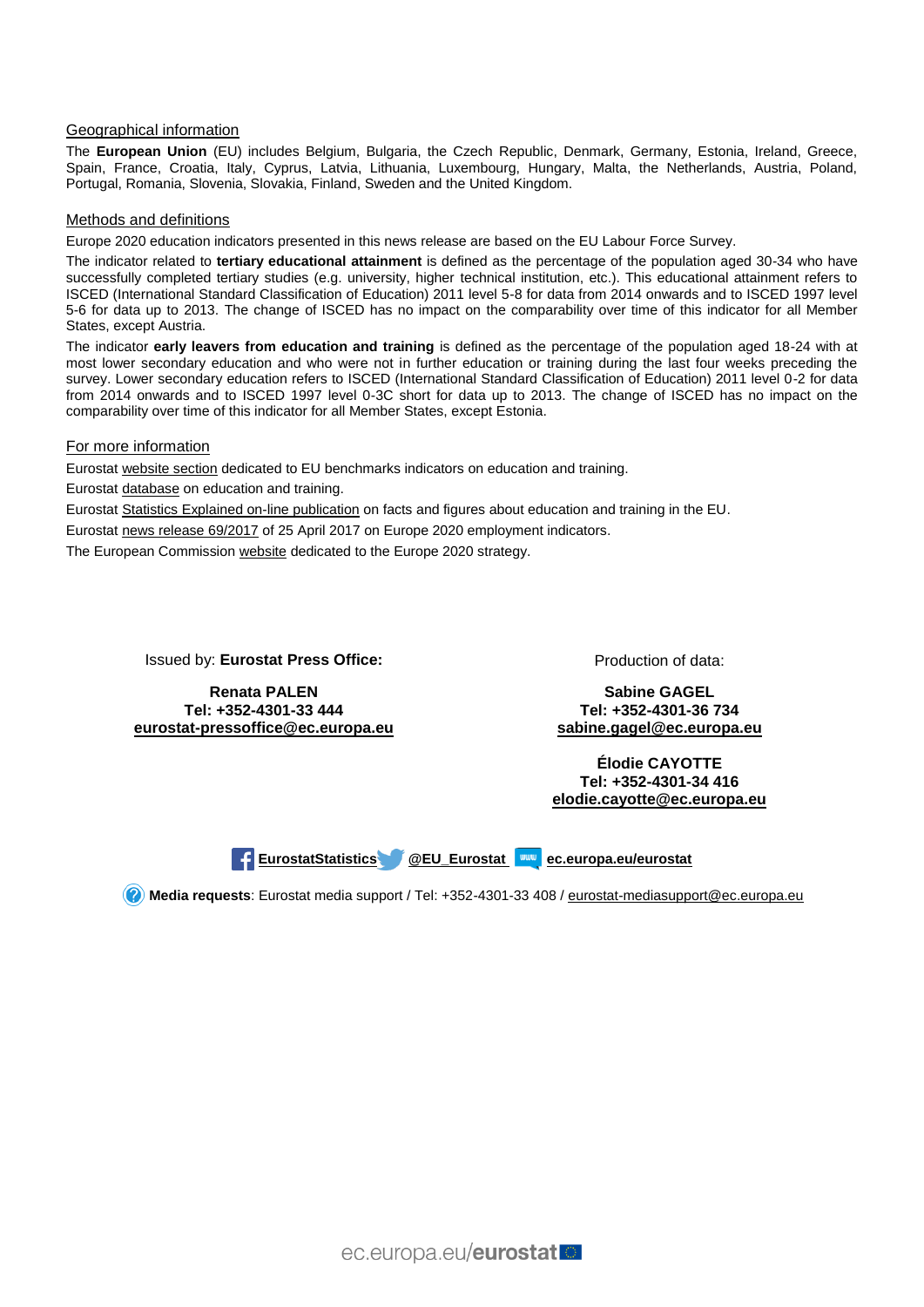#### **Tertiary educational attainment**

(% of those aged 30 to 34 having successfully completed tertiary education)

|                                                                  | 2002                 |      |       |              | <b>Headline target</b> |        |             |
|------------------------------------------------------------------|----------------------|------|-------|--------------|------------------------|--------|-------------|
|                                                                  | <b>Total</b>         | Men  | Women | <b>Total</b> | Men                    | Women  | Europe 2020 |
| EU                                                               | 23.6                 | 22.6 | 24.5  | 39.9         | 34.9                   | 44.9   | 40.0        |
| <b>Belgium</b>                                                   | 35.2                 | 31.5 | 39.0  | 45.9         | 40.8                   | 50.9   | 47.0        |
| <b>Bulgaria</b>                                                  | 23.2                 | 17.7 | 28.8  | 32.8         | 25.5                   | 40.5   | 36.0        |
| <b>Czech Republic</b>                                            | 12.6                 | 13.7 | 11.4  | 34.2         | 27.7                   | 41.0   | 32.0        |
| <b>Denmark</b>                                                   | 34.2                 | 28.7 | 39.4  | 48.8         | 41.1                   | 56.7   | 40.0        |
| Germany                                                          | 24.2                 | 26.8 | 21.4  | 34.0         | 33.8                   | 34.2   | $42.0*$     |
| <b>Estonia</b>                                                   | 27.7                 | 22.7 | 32.7  | 48.4         | 41.6                   | 55.6   | 40.0        |
| Ireland                                                          | 32.0                 | 30.9 | 33.0  | 53.5         | 47.5                   | 58.9   | 60.0        |
| Greece                                                           | 23.5                 | 22.2 | 24.9  | 43.7         | 37.0                   | 50.5   | 32.0        |
| <b>Spain</b>                                                     | 34.4                 | 31.7 | 37.2  | 41.2         | 34.8                   | 47.5   | 44.0        |
| <b>France</b>                                                    | 31.5                 | 29.0 | 34.0  | 44.3         | 38.7                   | 49.6   | 50.0        |
| <b>Croatia</b>                                                   | 16.2                 | 14.8 | 17.6  | 28.7         | 22.1                   | 35.4   | 35.0        |
| <b>Italy</b>                                                     | 13.1                 | 12.0 | 14.2  | 26.9         | 19.8                   | 34.1   | 26.0        |
| <b>Cyprus</b>                                                    | 36.0                 | 35.9 | 36.1  | 55.8         | 47.2                   | 63.5   | 46.0        |
| Latvia                                                           | 17.3                 | 12.6 | 21.9  | 43.8         | 32.1                   | 56.0   | 34.0        |
| Lithuania                                                        | 23.4                 | 17.0 | 29.6  | 58.0         | 47.6                   | 68.1   | 48.7        |
| Luxembourg                                                       | $\ddot{\phantom{a}}$ | ÷    | ÷     | (52.7)       | (49.8)                 | (55.5) | 66.0        |
| <b>Hungary</b>                                                   | 14.4                 | 12.8 | 16.1  | 32.1         | 27.0                   | 37.5   | 34.0        |
| <b>Malta</b>                                                     | 9.3                  | 10.3 | 8.2   | 30.0         | 28.0                   | 32.2   | 33.0        |
| <b>Netherlands</b>                                               | 28.6                 | 27.8 | 29.3  | 47.9         | 44.0                   | 51.8   | 40.0        |
| <b>Austria</b>                                                   |                      |      |       | 40.8         | 37.7                   | 44.0   | 38.0        |
| Poland                                                           | 14.4                 | 12.2 | 16.7  | 45.7         | 36.3                   | 55.5   | 45.0        |
| Portugal                                                         | 12.9                 | 9.0  | 16.7  | 33.5         | 26.2                   | 40.4   | 40.0        |
| Romania                                                          | 9.1                  | 9.1  | 9.0   | 26.3         | 23.9                   | 28.9   | 26.7        |
| <b>Slovenia</b>                                                  | 20.7                 | 12.9 | 29.1  | 46.4         | 34.7                   | 58.8   | 40.0        |
| <b>Slovakia</b>                                                  | 10.5                 | 9.7  | 11.2  | 34.3         | 26.7                   | 42.4   | 40.0        |
| <b>Finland</b>                                                   | 41.2                 | 33.4 | 49.3  | 44.6         | 37.3                   | 52.0   | 42.0        |
| <b>Sweden</b>                                                    | 28.3                 | 25.5 | 31.2  | 51.3         | 44.6                   | 58.4   | 45.0        |
| <b>United Kingdom</b>                                            | 31.5                 | 32.4 | 30.7  | 48.3         | 45.8                   | 50.8   | x           |
| Iceland                                                          | 33.6                 | 33.7 | 33.5  | 53.7         | 43.0                   | 65.7   |             |
| <b>Norway</b>                                                    | 43.4                 | 40.2 | 46.8  | 49.0         | 42.5                   | 55.9   |             |
| <b>Switzerland</b>                                               | 30.0                 | 39.3 | 20.8  | 52.8         | 54.0                   | 51.6   |             |
| <b>Former Yugoslav</b><br><b>Republic of</b><br><b>Macedonia</b> | ÷                    | ÷    | ÷     | 30.6         | 24.6                   | 36.8   |             |
| Montenegro                                                       | ÷                    | ÷.   | t,    | 34.0         | 30.0                   | 37.7   |             |
| <b>Turkey</b>                                                    | $\ddot{\phantom{a}}$ | t,   | t,    | 27.3         | 28.6                   | 26.0   |             |

National targets as reported in European Semester 2017.

\* The national target for Germany includes post-secondary non-tertiary education (ISCED 1997 level 4).

: Break in the series for Luxembourg in 2009 and 2015 and for Austria in 2014. Data not comparable before those years and therefore not shown.

( ) Data with reduced reliability due to a high non-response rate.

 $x'$  No national target for the United Kingdom.

Not applicable

The source dataset can be foun[d here.](http://appsso.eurostat.ec.europa.eu/nui/show.do?query=BOOKMARK_DS-591613_QID_54662F7C_UID_-3F171EB0&layout=TIME,C,X,0;GEO,L,Y,0;SEX,L,Z,0;AGE,L,Z,1;UNIT,L,Z,2;ISCED11,L,Z,3;INDICATORS,C,Z,4;&zSelection=DS-591613UNIT,PC;DS-591613SEX,T;DS-591613AGE,Y15-64;DS-591613INDICATORS,OBS_FLAG;DS-591613ISCED11,ED0-2;&rankName1=ISCED11_1_2_-1_2&rankName2=UNIT_1_2_-1_2&rankName3=AGE_1_2_-1_2&rankName4=INDICATORS_1_2_-1_2&rankName5=SEX_1_2_-1_2&rankName6=TIME_1_0_0_0&rankName7=GEO_1_2_0_1&sortC=ASC_-1_FIRST&rStp=&cStp=&rDCh=&cDCh=&rDM=true&cDM=true&footnes=false&empty=false&wai=false&time_mode=ROLLING&time_most_recent=true&lang=EN&cfo=%23%23%23%2C%23%23%23.%23%23%23)